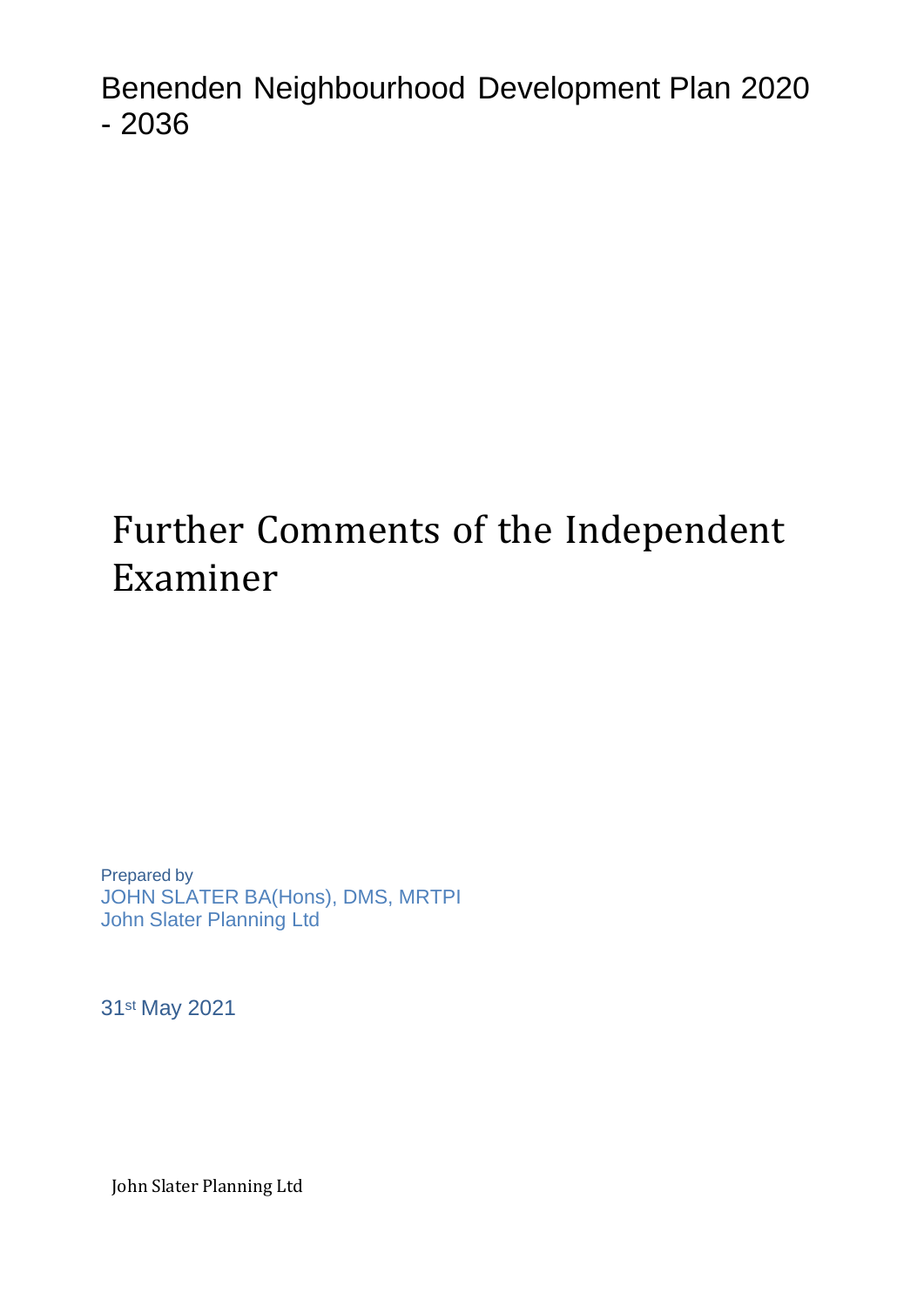## **Introductionary Comments**

- 1. As you may be aware, I am conducting the examination of the Benenden Neighbourhood Plan.
- 2. Following my initial consideration of the plan and the considerable volume of documents which accompanied it, I have carried out two visits to the plan area. On 26th March 2021, I issued a document entitled Initial Comments of the Independent Examiner which asked a number of questions of Tunbridge Wells Borough Council, Benenden Parish Council, Savills on behalf of Benenden Healthcare Society and the Friends of East End. I am grateful for all the responses, which I received on 30<sup>th</sup> April 2021.
- 3. I have now come to the conclusion that I will need to hold a public hearing to explore a limited number of matters focussed on the two allocation sites at East End.
- 4. Whilst generally, the presumption is that neighbourhood plan examinations will proceed on the basis of the consideration of written material only, in this case there are matters which have been prompted by my review of the documents, the further submissions and the Regulation 16 representations as well as what I have witnessed on my site visit, which requires me to invite further contributions. Normally this would have led me to call a traditional public hearing which would be held in a local venue, but the situation at the present time, is far from normal.
- 5. The Secretary of State, last year, issued fresh advice in his Planning Practice Guidance regarding the conduct of neighbourhood planning examinations during the COVID 19 crisis.

"**Examinations:** The general rule remains that examinations should be conducted by written representations. If an examiner considers that oral representations are necessary, these should not take place in person. *Where feasible, oral representations may still take place using video conferencing or other suitable technologies."*

- 6. I did contemplate holding the holding this hearing locally, but the public health situation, in my opinion, is still far from settled, in terms of being able to hold a public session, with an unknown number of attendees, in a COVID safe manner. There is still too much uncertainty around convening such public events. I am not prepared to call for such a session in person. I have therefore concluded that the practice of holding a neighbourhood plan hearing via video conferencing, should still be used for this examination. I note that the Planning Inspectorate is continuing to hold virtual hearings.
- 7. I am therefore through this note, inviting one representative each, from Tunbridge Wells Borough Council, Benenden Parish Council, the neighbouring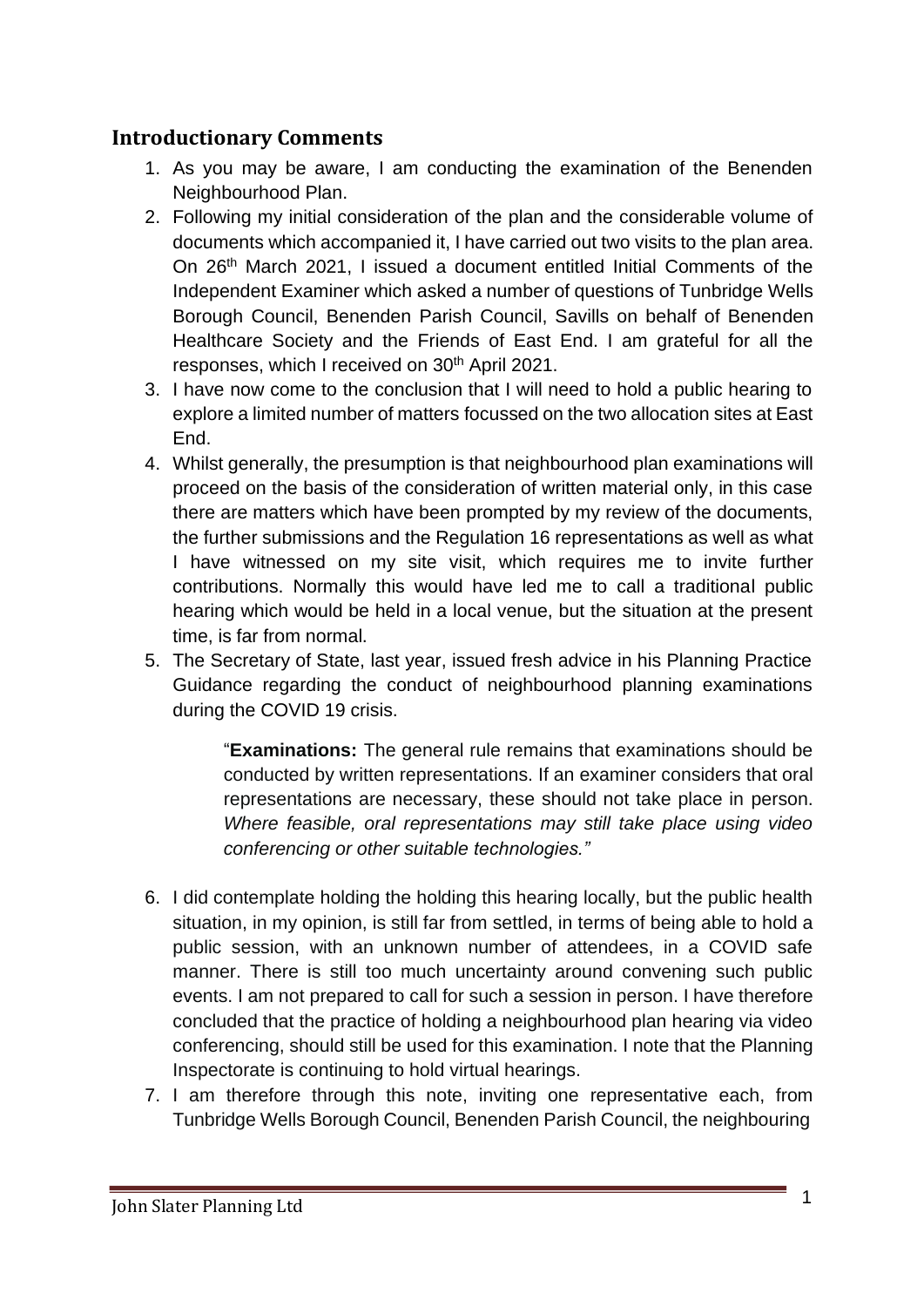Biddenden Parish Council, Friends of East End, Savills on behalf of Benenden Healthcare Society, the High Weald AONB unit and a representative of the Highway Authority at Kent County Council to join me in a video conference call. The purpose of the video conference call is essentially, for me to lead a discussion on a specific number of key questions. I will set these matters out at the end of this note.

- 8. The conference call will be held on Friday, 25<sup>th</sup> June 2021. It will start at 9.30 am and I anticipate that the hearing will be completed on the day, although we will have a break for lunch around 1pm. I have asked for the video conference call to be hosted by Tunbridge Wells Borough Council and Deborah Dixon has agreed to make all the arrangements and to be the person who will liaise with me regarding the hearing's logistics.
- 9. I have requested that arrangements be made for the proceeding to be streamed live, so that members of the public including those who made representations at the Regulation 16 stage, will be able to follow proceedings online, but as in the case of a public hearing, they will not be able to be part of the discussions. I am also proposing that a copy of the recording of the hearing be placed on the respective websites for later viewings for those who cannot follow the hearing on live stream.
- 10.A separate invitation will be sent of the invited participants closer to the date of the hearing with the requisite link (s). I have asked that details be included on the Benenden Neighbourhood Plan webpage of the WBC website setting out how members of the public who wish to watch the live stream will be able to view proceedings.
- 11.The legislation provides that is for the Examiner to decide how the hearing is conducted and who should be invited to participate beyond the qualifying body and the local planning authority. In particular, it is my responsibility to be setting the questions that I wish to be addressed in the hearing and the extent of any follow up questions, and the amount of time for individual responses.
- 12.The principle to be applied, is that all questioning will be done by myself, except where I feel that by allowing questioning by other parties, will assist the adequate examination of a particular issue. It is important to note that the holding of a neighbourhood plan examination is not like a public inquiry and it will take the form of round table discussion, which I will be lead, rather than cross examination. It will be focussing on only those issues that I am wishing to explore, through my questions, only on the topics that I feel that I need to hear discussed as part of my examination. I must be clear that as a round table discussion, a neighbourhood plan hearing is not an opportunity for any invited party "to be able to present their case", as I will already be having due regard to all the comments made by all the parties who have responded to the Regulation 16 consultation.
- 13.Each participating party is requested to provide a brief, outline Written Statement in response to the individual questions I have raised, where I have invited their participation. Not all questions will be relevant to every participant. Statements must be no longer than one side of A4 per relevant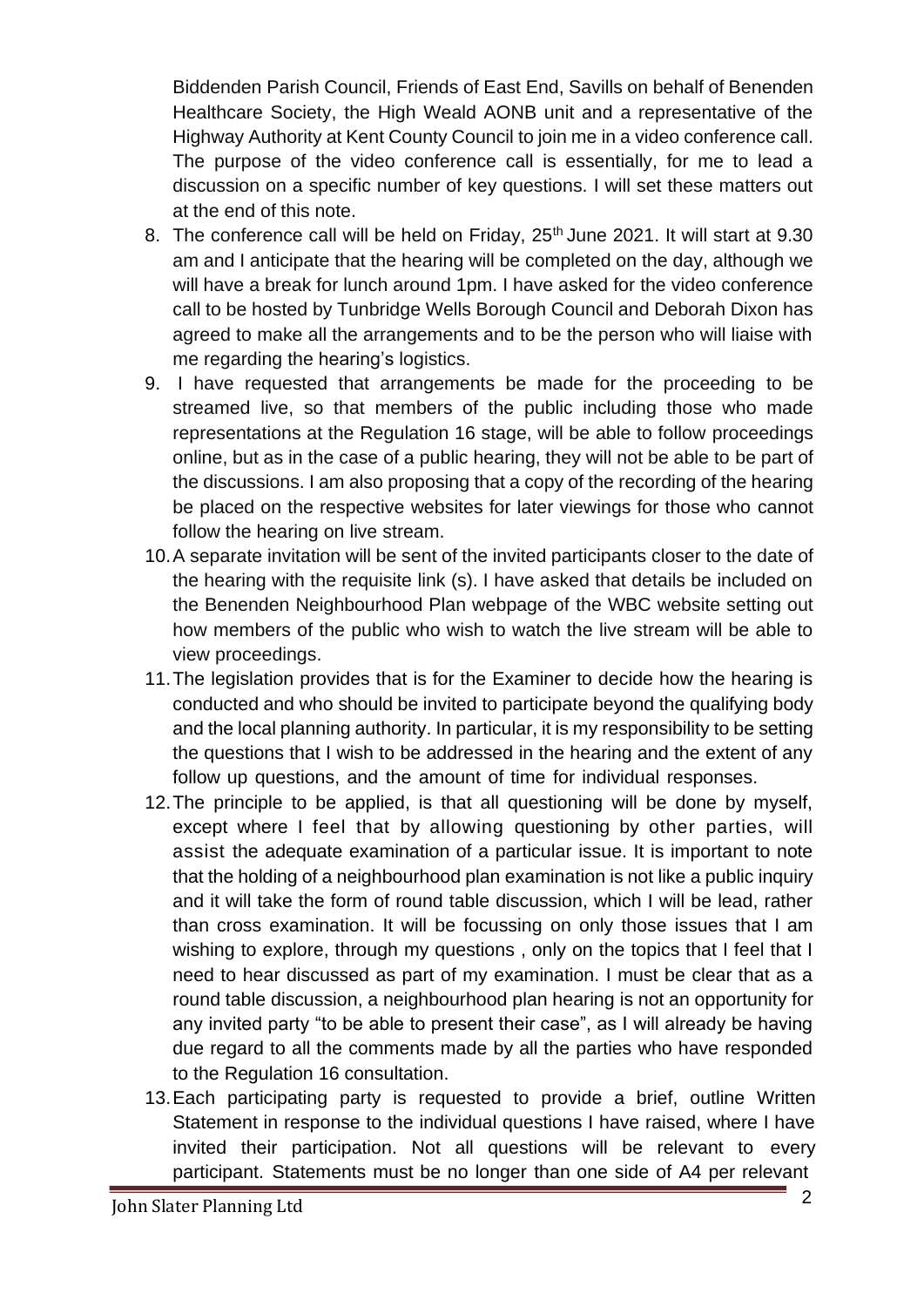question. Participants are requested to use their Statement to outline their position in response to the relevant questions raised, and will still be able to draw on the information set out in their previously submitted representations. These statements must be submitted by email [Deborah.Dixon@Tunbridgewells.gov.uk](mailto:Deborah.Dixon@Tunbridgewells.gov.uk) by 5pm on Tuesday 22<sup>nd</sup> June 2021. I will then ask the LPA and the QB to publish the statements on their respective websites on Wednesday 23rd June 2021.

## **Agenda**

14. The agenda on the day will generally be as follows:

- i. **Opening remarks-** by myself as Examiner
- ii. **Opening statement** by Benenden Parish Council I would like to offer the opportunity to the Qualifying Body to set out its overall approach to the preparation of the neighbourhood plan.
- iii. **Discussion based on my individual questions:** These will look in turn at the questions  $1 - 6$  which I are set out in this note
- iv. **Examiners Closing Remarks**

## **Concluding Remarks**

- 15.I am sending this note direct to Benenden Parish Council, as well as Tunbridge Wells Borough Council.
- 16.I would be grateful if the Borough Council could send the invitation to participate to the relevant persons who represent the organisations who I have invited to attend via this document. In addition, I would also ask that this note to be sent to everyone who submitted representations on the neighbourhood plan at the Regulation 16 stage so they are aware of how the next stage of the examination is proceeding.
- 17.If there are any matters of clarification or logistics, regarding the hearing, I would request that they be referred to me, via Deborah Dixon at the Borough Council.
- 18.Finally, I will be grateful, if a copy of this note and any subsequent documents submitted are placed on the appropriate neighbourhood plan websites.

John Slater BA (Hons), DMS, MRTPI

John Slater Planning Ltd

Independent Examiner to the Benenden Neighbourhood Development Plan.

31st May 2021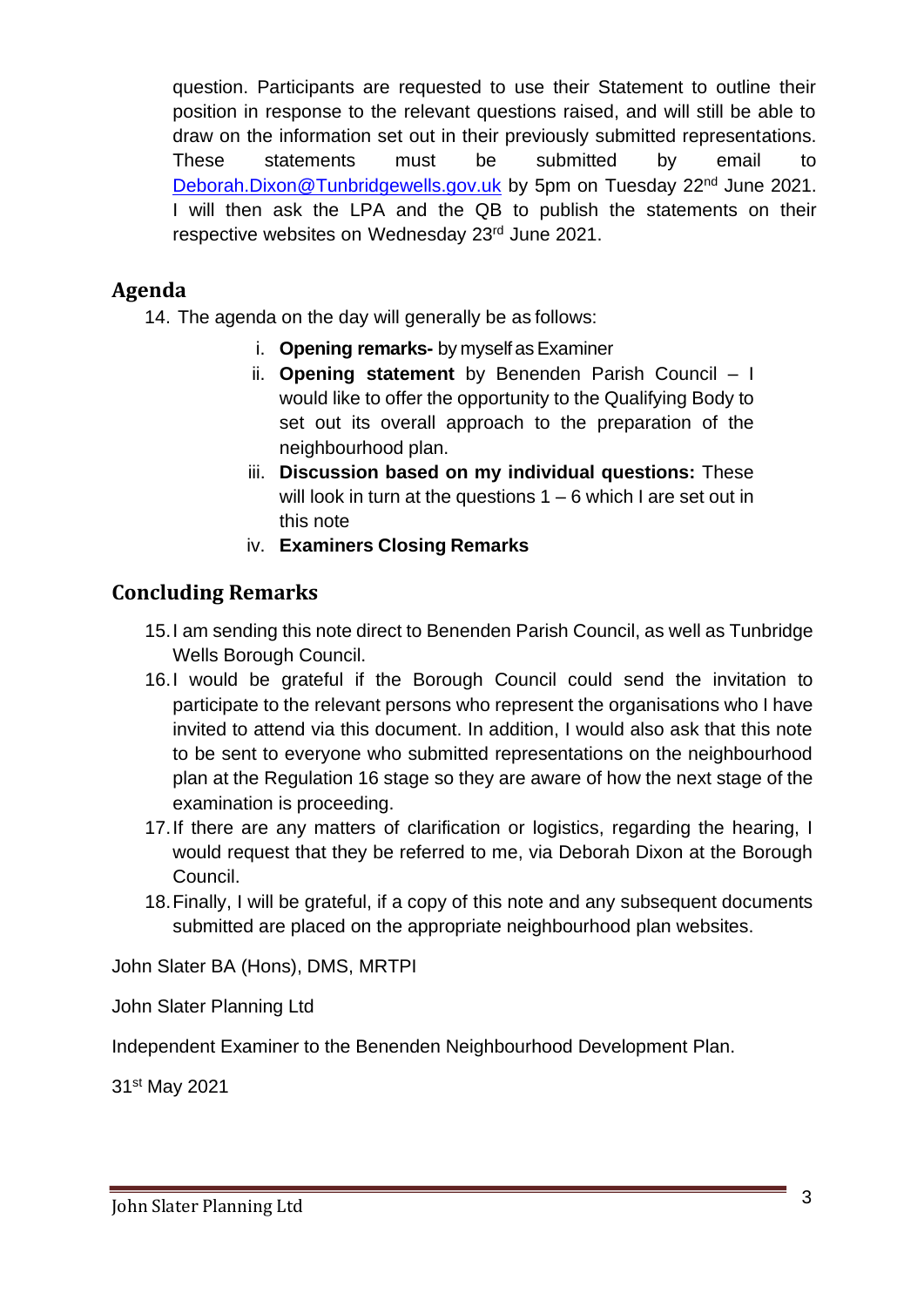## **Questions Relating to the East EndAllocation Sites**

### *Question 1*

Are the proposed allocations on the hospital owned land at East End, well located for this level of new housing and will they deliver sustainable development? Do the two allocations meet the criteria which are set out in paragraph 78 of the NPPF, namely that "housing should be located where it will enhance or maintain the viability of rural communities" and is the subsequent NPPF advice that "where there are groups of smaller settlements, development in one village may support services in a village nearby" relevant to the neighbourhood plan strategy? If the NPPF policy, in para 117, is that objectively assessed housing needs should be delivered in a way that makes as much use as possible of previously developed land, does the development of the two hospital allocation sites "cause harm to designated sites of importance for biodiversity or conflict to an overriding extent with other NPPF policies"?

#### *Participants*

*Benenden Parish Council TWBC Savills Friends of East End*

#### *Question 2*

Are the requirements that the social infrastructure needed to mitigate the impact of the development and enhance the sustainability of the location, for example, in terms of requiring a contribution to the provision of a community café/shop, sports facilities, community building and minibus links as well as the provision of an active travel link to Benenden village, as proposed in Policies SSP3 and SSP4, sufficient to meet the reasonable day to day needs of future, as well as existing residents, in this location? Is it appropriate that these facilities should be required, for a residential development of this scale, in this location and is it reasonable that they should be expected to be fully funded by the developer, rather than by a *proportionate* contribution?

#### *Participants*

*Benenden Parish Council TWBC Savills Friends of East End*

#### *Question 3*

Is it appropriate that affordable housing should be provided *on site* in this location?

*Participants*